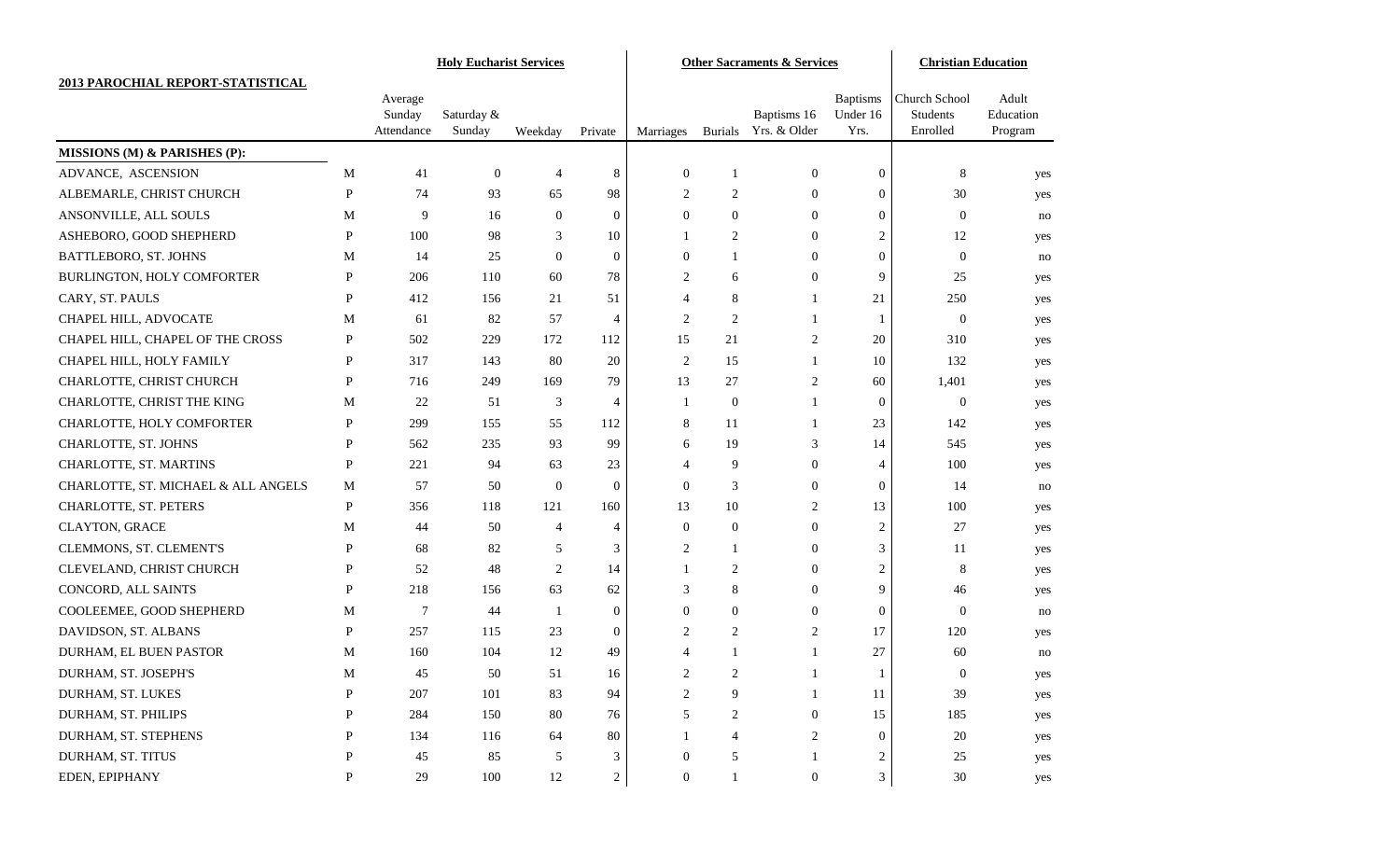|                                   |              |                      | <b>Holy Eucharist Services</b> |                  |                  | <b>Other Sacraments &amp; Services</b> |                |                             |                  | <b>Christian Education</b> |                      |
|-----------------------------------|--------------|----------------------|--------------------------------|------------------|------------------|----------------------------------------|----------------|-----------------------------|------------------|----------------------------|----------------------|
| 2013 PAROCHIAL REPORT-STATISTICAL |              |                      |                                |                  |                  |                                        |                |                             |                  |                            |                      |
|                                   |              | Average              |                                |                  |                  |                                        |                |                             | <b>Baptisms</b>  | <b>Church School</b>       | Adult                |
|                                   |              | Sunday<br>Attendance | Saturday &<br>Sunday           | Weekday          | Private          | Marriages                              | <b>Burials</b> | Baptisms 16<br>Yrs. & Older | Under 16<br>Yrs. | Students<br>Enrolled       | Education<br>Program |
| EDEN, ST. LUKES                   | P            | 59                   | 40                             | 3                | 14               | $\mathbf{0}$                           | 3              | $\overline{0}$              | 1                | 30                         | yes                  |
| ELKIN, GALLAWAY MEMORIAL          | M            | 26                   | 49                             | 2                | 6                | 1                                      |                | $\overline{0}$              | 1                | $\mathbf{0}$               | yes                  |
| ERWIN, ST. STEPHENS               | $\mathbf{P}$ | 70                   | 54                             | 12               | $\boldsymbol{0}$ | $\mathbf{0}$                           | $\overline{0}$ | $\overline{0}$              | $\mathbf{0}$     | 20                         | yes                  |
| FUQUAY-VARINA, TRINITY            | M            | 78                   | 103                            | 10               | 5                | $\overline{c}$                         |                | $\overline{0}$              | $\overline{4}$   | 19                         | yes                  |
| GARNER, ST. CHRISTOPHERS          | M            | 27                   | 52                             | 6                | $\overline{c}$   |                                        | $\overline{0}$ | $\overline{0}$              | 1                | $\mathbf{0}$               | yes                  |
| <b>GREENSBORO, ALL SAINTS</b>     | P            | 99                   | 104                            | 53               | 57               | $\overline{c}$                         | 3              | $\overline{0}$              | 3                | 35                         | yes                  |
| GREENSBORO, HOLY SPIRIT           | M            | 26                   | 52                             | -1               | $\theta$         | $\theta$                               | 1              | $\overline{0}$              | $\mathbf{0}$     | $\mathbf{0}$               | yes                  |
| GREENSBORO, HOLY TRINITY          | P            | 530                  | 142                            | 51               | 405              | 14                                     | 21             | 2                           | 21               | 750                        | yes                  |
| GREENSBORO, REDEEMER              | P            | 70                   | 53                             | 8                | 98               | 1                                      | $\overline{0}$ | $\overline{0}$              | 1                | 30                         | yes                  |
| GREENSBORO, ST. ANDREWS           | P            | 162                  | 107                            | 57               | 5                | 1                                      | 6              | $\overline{0}$              | 5                | 40                         | yes                  |
| GREENSBORO, ST. BARNABAS'         | M            | 52                   | 105                            | 56               | 20               | 2                                      | $\overline{0}$ | $\overline{0}$              | 1                | 21                         | yes                  |
| <b>GREENSBORO, ST. FRANCIS</b>    | P            | 238                  | 103                            | 50               | 85               | 2                                      | 15             | 1                           | 13               | 50                         | yes                  |
| HALIFAX, ST. MARKS                | M            | 13                   | 27                             | 2                | $\overline{c}$   | $\theta$                               | $\overline{0}$ | $\overline{0}$              | $\mathbf{0}$     | $\boldsymbol{0}$           | no                   |
| HAMLET, ALL SAINTS'               | M            | 30                   | 52                             | 2                | 12               | $\mathbf{0}$                           | $\overline{0}$ | $\overline{0}$              | 1                | 7                          | no                   |
| HAW RIVER, ST. ANDREWS            | M            | 32                   | 53                             | $\overline{4}$   | 13               | $\theta$                               | 2              | $\overline{0}$              | 1                | $\mathbf{0}$               | yes                  |
| HENDERSON, HOLY INNOCENTS         | P            | 96                   | 146                            | 57               | $22\,$           | 1                                      | 10             | 1                           | 20               | 17                         | yes                  |
| HENDERSON, ST. JOHN'S             | M            | 13                   | 49                             | -1               | 5                | $\theta$                               | 1              | $\overline{0}$              | $\mathbf{0}$     | $\boldsymbol{0}$           | no                   |
| HIGH POINT, ST. CHRISTOPHERS      | P            | 115                  | 161                            | 3                | 55               | 1                                      | 2              | $\overline{0}$              | 1                | 25                         | yes                  |
| HIGH POINT, ST. MARYS             | P            | 224                  | 155                            | 59               | -1               | 3                                      | 6              | 3                           | 8                | 84                         | yes                  |
| HILLSBOROUGH, ST. MATTHEWS        | P            | 177                  | 104                            | 56               | 105              | 2                                      | 10             | $\overline{0}$              | 4                | 64                         | yes                  |
| HUNTERSVILLE, ST. MARKS           | P            | 139                  | 82                             | 8                | 109              | 3                                      | 1              | $\overline{0}$              | 3                | 196                        | yes                  |
| JACKSON, SAVIOUR                  | M            | 16                   | 49                             | 2                | $\mathbf{0}$     | 1                                      |                | 1                           | 1                | $\mathbf{0}$               | yes                  |
| KERNERSVILLE, ST. MATTHEWS        | M            | 43                   | 49                             | $\overline{4}$   | $\boldsymbol{0}$ | 1                                      | 1              | $\overline{0}$              | $\overline{0}$   | 10                         | no                   |
| LAURINBURG, ST. DAVIDS            | M            | 23                   | 55                             | 3                | $\mathbf{0}$     | $\Omega$                               |                | $\overline{0}$              | $\mathbf{0}$     | $\mathbf{0}$               | yes                  |
| LEXINGTON, GRACE                  | P            | 87                   | 103                            | 22               | $\overline{4}$   | $\mathbf{0}$                           | 6              |                             | $\overline{c}$   | 35                         | yes                  |
| LITTLETON, ST. ALBANS             | M            | $30\,$               | 51                             | 2                |                  | $\Omega$                               | 2              | $\Omega$                    | $\Omega$         | $\Omega$                   | yes                  |
| LOUISBURG, ST. MATTHIAS           | $\mathbf M$  | 11                   | $\boldsymbol{0}$               | $\overline{0}$   | $\mathbf{0}$     | $\boldsymbol{0}$                       | 1              | $\boldsymbol{0}$            | $\boldsymbol{0}$ | $\boldsymbol{0}$           | no                   |
| LOUISBURG, ST. PAULS              | $\mathbf M$  | 28                   | 50                             | 4                |                  | $\overline{0}$                         |                | $\overline{0}$              | $\mathbf{0}$     |                            | no                   |
| MAYODAN, MESSIAH                  | $\mathbf M$  | 26                   | 51                             | $\boldsymbol{0}$ | 3                | $\overline{0}$                         |                | 0                           | $\overline{0}$   | 2                          | yes                  |
| MONROE, ST. PAULS                 | P            | 118                  | 103                            | 59               | 16               |                                        | 2              | 0                           | $\boldsymbol{0}$ | 40                         | yes                  |
| MOORESVILLE, ST. JAMES            | $\mathbf M$  | 13                   | 44                             | $\boldsymbol{0}$ | $\mathbf{0}$     | $\boldsymbol{0}$                       | $\mathbf{1}$   | 0                           | $\mathbf{0}$     | $\boldsymbol{0}$           | no                   |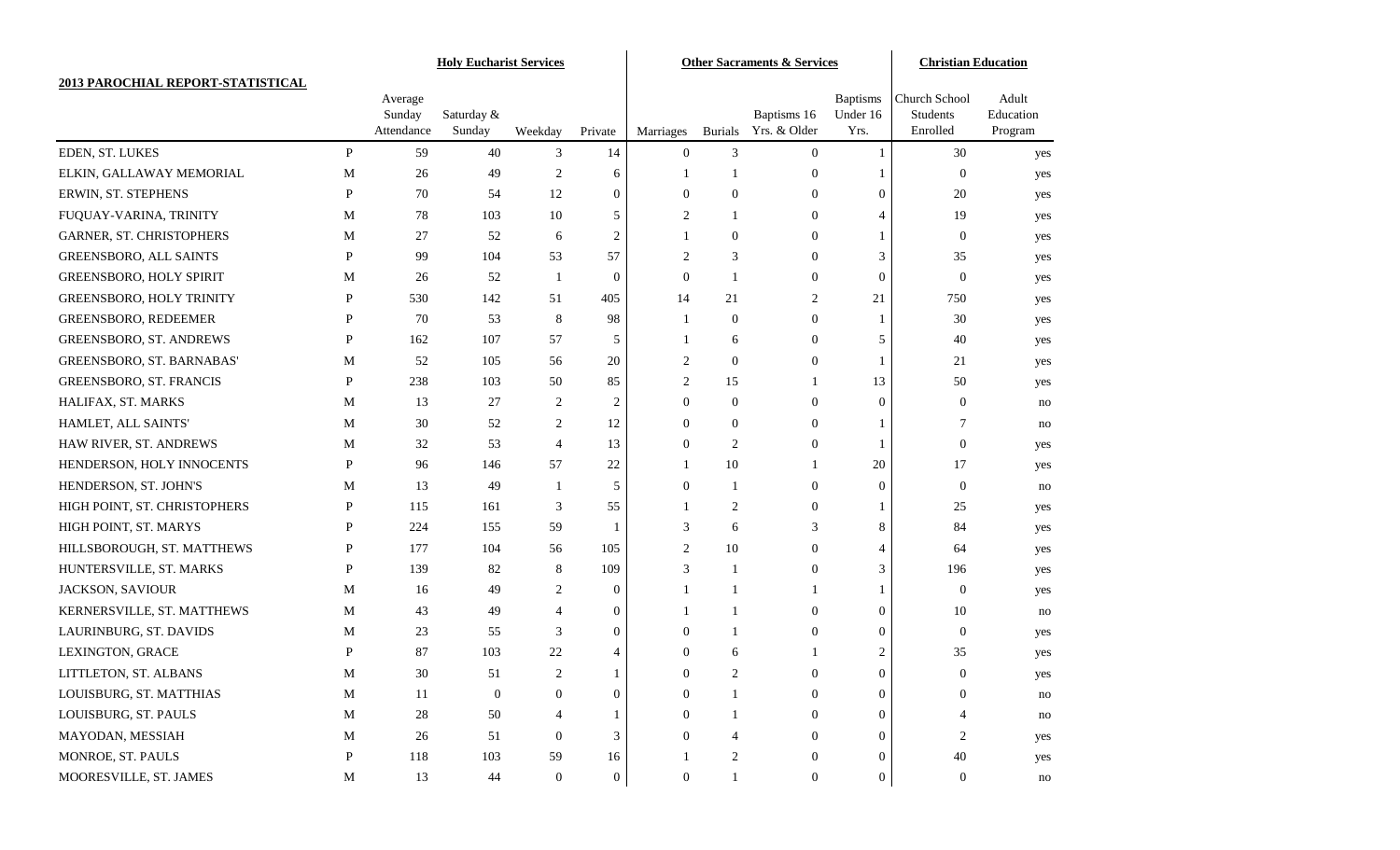|                                   | <b>Holy Eucharist Services</b> |                      |                      |                | <b>Other Sacraments &amp; Services</b> |                |                  |                             | <b>Christian Education</b>  |                                  |                      |
|-----------------------------------|--------------------------------|----------------------|----------------------|----------------|----------------------------------------|----------------|------------------|-----------------------------|-----------------------------|----------------------------------|----------------------|
| 2013 PAROCHIAL REPORT-STATISTICAL |                                |                      |                      |                |                                        |                |                  |                             |                             |                                  |                      |
|                                   |                                | Average              |                      |                |                                        |                |                  |                             | <b>Baptisms</b><br>Under 16 | <b>Church School</b><br>Students | Adult                |
|                                   |                                | Sunday<br>Attendance | Saturday &<br>Sunday | Weekday        | Private                                | Marriages      | <b>Burials</b>   | Baptisms 16<br>Yrs. & Older | Yrs.                        | Enrolled                         | Education<br>Program |
| MOORESVILLE, ST. PATRICK          | P                              | 184                  | 120                  | 52             | 20                                     | 5              | $\overline{0}$   | $\overline{0}$              | 8                           | 48                               | yes                  |
| MOUNT AIRY, TRINITY               | $\mathbf{P}$                   | 70                   | 99                   | 41             | 34                                     | 1              | $\overline{c}$   | $\overline{0}$              | $\overline{c}$              | $\overline{4}$                   | yes                  |
| OXFORD, ST. CYPRIANS              | M                              | 65                   | 52                   | 5              | 30                                     | $\mathbf{0}$   | $\overline{c}$   |                             | 6                           | 40                               | yes                  |
| OXFORD, ST. STEPHENS              | P                              | 90                   | 102                  | 43             | 15                                     | -1             | 7                | $\overline{0}$              | $\overline{c}$              | $22\,$                           | yes                  |
| PITTSBORO, ST. BARTHOLOMEWS       | P                              | 73                   | 13                   | 24             | 7                                      | 1              | 5                |                             | $\mathbf{0}$                | $\tau$                           | yes                  |
| RALEIGH, CHRIST CHURCH            | P                              | 664                  | 188                  | 122            | 138                                    | 14             | 23               |                             | 43                          | 1,455                            | yes                  |
| RALEIGH, GOOD SHEPHERD            | P                              | 300                  | 122                  | 82             | 78                                     | 8              | 14               | $\overline{0}$              | $\boldsymbol{0}$            | 95                               | yes                  |
| RALEIGH, NATIVITY                 | P                              | 219                  | 104                  | 28             | 11                                     | $\mathbf{0}$   | 4                |                             | 12                          | 112                              | yes                  |
| RALEIGH, ST. AMBROSE              | P                              | 173                  | 153                  | 58             | 27                                     | $\overline{c}$ | 6                | $\overline{0}$              | 13                          | 45                               | yes                  |
| RALEIGH, ST. MARKS                | P                              | 149                  | 107                  | 8              | 12                                     | 1              | 2                | $\overline{0}$              | 6                           | 44                               | yes                  |
| RALEIGH, ST. MICHAELS             | P                              | 547                  | 146                  | 55             | 242                                    | 15             | 14               | $\overline{0}$              | 31                          | 450                              | yes                  |
| RALEIGH, ST. TIMOTHYS             | P                              | 219                  | 102                  | 95             | 47                                     | 1              | 6                | 2                           | 6                           | 73                               | yes                  |
| REIDSVILLE, ST. THOMAS            | P                              | 65                   | 95                   | 15             | 33                                     | $\mathbf{0}$   | $\overline{c}$   | $\overline{0}$              | 1                           | 14                               | yes                  |
| RIDGEWAY, GOOD SHEPHERD           | M                              | 13                   | 23                   | $\overline{0}$ | $\mathbf{0}$                           | $\mathbf{0}$   | $\overline{0}$   | $\overline{0}$              | $\mathbf{0}$                | $\mathbf{0}$                     | no                   |
| ROANOKE RAPIDS, ALL SAINTS        | P                              | 66                   | 93                   | 21             | 55                                     | 2              | 11               | $\overline{0}$              | 1                           | 20                               | no                   |
| ROCKINGHAM, MESSIAH               | P                              | 3                    | -1                   | $\Omega$       | $\mathbf{0}$                           | $\mathbf{0}$   |                  | $\overline{0}$              | $\theta$                    | $\mathbf{0}$                     | no                   |
| ROCKY MOUNT, EPIPHANY             | M                              | 6                    | $\boldsymbol{0}$     | $\overline{0}$ | $\mathbf{0}$                           | $\mathbf{0}$   | $\overline{0}$   | $\overline{0}$              | $\overline{0}$              | $\mathbf{0}$                     | no                   |
| ROCKY MOUNT, GOOD SHEPHERD        | P                              | 152                  | 135                  | 91             | 24                                     | $\overline{c}$ | 8                | $\overline{0}$              | 6                           | 137                              | yes                  |
| ROCKY MOUNT, ST. ANDREWS          | P                              | 150                  | 98                   | 42             | 30                                     | 1              | $\overline{c}$   | $\overline{0}$              | 1                           | 25                               | yes                  |
| ROXBORO, ST. MARK'S               | M                              | 58                   | 54                   | $\overline{2}$ | 23                                     | $\mathbf{0}$   | $\overline{2}$   | $\overline{0}$              | 1                           | 11                               | yes                  |
| SALISBURY, ST. LUKES              | $\mathbf{P}$                   | 157                  | 104                  | 48             | 11                                     | $\overline{c}$ | 3                | 7                           | $\overline{4}$              | 35                               | yes                  |
| SALISBURY, ST. MATTHEWS           | M                              | 22                   | 99                   | $\theta$       | $\theta$                               | $\theta$       | $\overline{2}$   | $\overline{0}$              | $\overline{c}$              | $\mathbf{0}$                     | no                   |
| SALISBURY, ST. PAULS              | M                              | 30                   | $\theta$             | 2              | 19                                     | 1              | 1                | $\overline{0}$              | $\overline{0}$              | 12                               | yes                  |
| SANFORD, ST. THOMAS               | P                              | 147                  | 104                  | 37             | 38                                     | 2              | 4                | $\overline{0}$              | 4                           | 9                                | yes                  |
| SCOTLAND NECK, TRINITY            | $\mathbf{P}$                   | 25                   | 36                   | 3              | 3                                      |                | 5                | $\mathbf{0}$                |                             | 0                                | yes                  |
| SEVEN LAKES, ST. MARY MAGDALENE   | M                              | 41                   | 51                   | $\overline{4}$ | 11                                     | $\Omega$       |                  | $\Omega$                    | $\Omega$                    | $\overline{4}$                   | yes                  |
| SMITHFIELD, SAN JOSE MISSION      | $\mathbf M$                    | 47                   | 40                   | $\overline{0}$ | $\boldsymbol{0}$                       | 1              | $\mathbf{0}$     | $\boldsymbol{0}$            | $\boldsymbol{0}$            | $30\,$                           | no                   |
| SMITHFIELD, ST. PAULS             | P                              | 106                  | 108                  | 9              | 30                                     | 2              | 6                | $\overline{0}$              | 3                           | 26                               | yes                  |
| SOUTHERN PINES, EMMANUEL          | P                              | 354                  | 143                  | 77             | 95                                     | 5              | 15               |                             | 24                          | 60                               | yes                  |
| SPEED, ST. MARYS                  | $\mathbf M$                    | 18                   | $\boldsymbol{0}$     | $\theta$       | $\overline{0}$                         | $\mathbf{0}$   | $\boldsymbol{0}$ | 0                           | $\boldsymbol{0}$            | $\mathbf{0}$                     | no                   |
| STATESVILLE, TRINITY              | P                              | 110                  | 96                   | 34             | 38                                     | 2              | 3                |                             | 5                           | 50                               | yes                  |